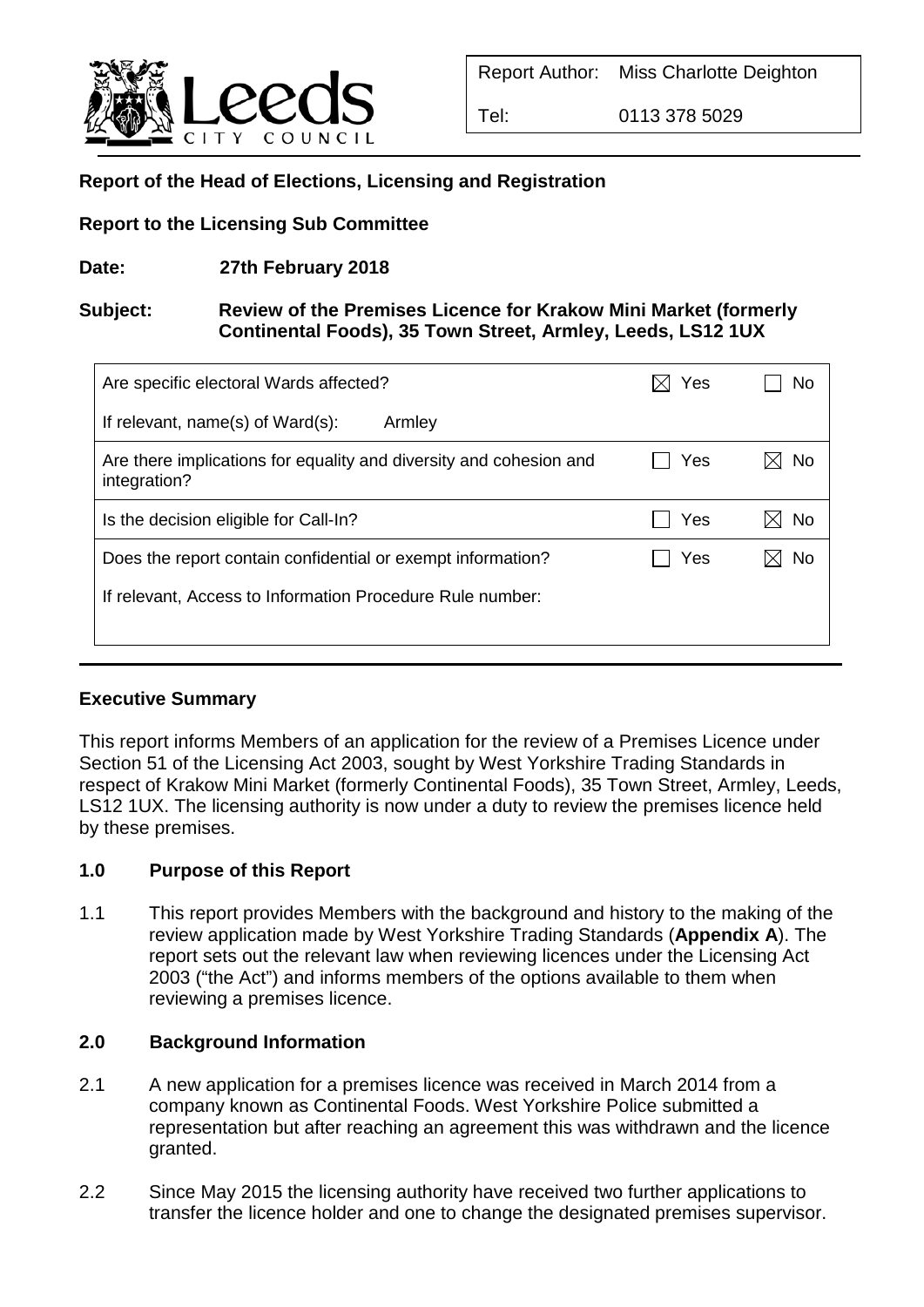### **3.0 Premises Licence**

- 3.1 The premises licence holder is Mr Arman Solymani.
- 3.2 A copy of the premises licence can be found at **Appendix B** of this report. In summary, the premises licence permits sale by retail of alcohol everyday 09:00 - 21:00 for consumption off the premises.

### **4.0 Designated Premises Supervisor**

4.1 The Designated Premises Supervisor for the premises is Mr Arman Solymani.

### **5.0 Location**

5.1 A map which identifies the location of the premises are attached at **Appendix C.** 

#### **6.0 Main Issues**

- 6.1 The application for review of the premises licence is made on the grounds of the prevention of crime and disorder, public safety and the protection of children from harm.
- 6.2 The grounds for this review centre on the premises in question dealing in illegal tobacco products.
- 6.3 On 30/03/2017 officers from West Yorkshire Trading Standards (WYTSS) carried out an inspection of the shop and found 3200 illegal cigarettes.
- 6.4 On 26/09/2017 an officer from WYTSS carried out a test purchase and was sold a 50g packet of Golden Virginia tobacco for £13 which was non-duty paid.
- 6.5 On 28/09/2017 officers from WYTSS carried out an inspection of the shop where 1220 illegal cigarettes were found concealed in the wall and in a bag in the bin outside the back of the shop.
- 6.6 All the tobacco products were examined, some were foreign labelled and non UK duty paid therefore it did not bear the statutory health warnings. Some were confirmed to be counterfeit in contravention to the Trade Marks Act 1994.
- 6.7 The street value of the total tobacco products seized is almost £3,000 based on £13 a packet of tobacco product which is far lower than the recommended retail price.
- 6.8 WYTSS, as a responsible authority, considers the matters outlined above to be extremely serious. In these circumstances WYTSS considers that they have no option other than to seek a review of the premises licence and would recommend a full revocation of the licence.
- 6.9 In addition to the application, West Yorkshire Trading Standards have provided supplementary evidence to support the review application.
- 6.10 Included are witness statements from WYTSS, copies of the seizures, copies of the Code B notice of power and rights and photographs of the seized tobacco. These are attached at **Appendix D**.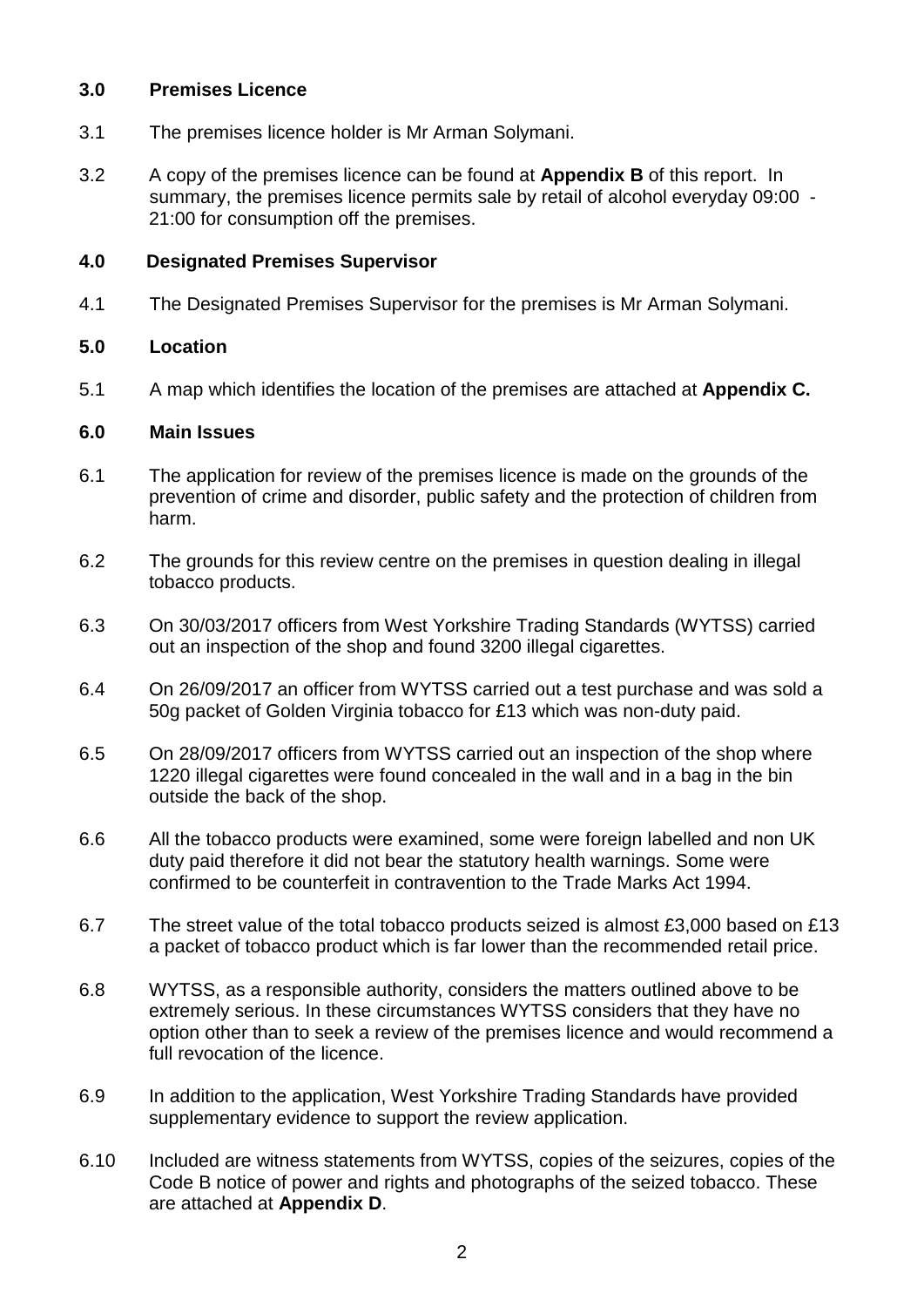## **7.0 Relevant Representations/Letters of Support**

- 7.1 Under the Act representations and letters of support can be received from responsible authorities and or other persons. Representations must be relevant and, in the case of other people, must not be frivolous or vexatious.
- 7.2 No representations or letters of support have been received by the licensing authority.

### **8.0 Matters Relevant to the Application**

- 8.1 Members of the Licensing Sub Committee must make decisions which are appropriate to the promotion of the licensing objectives which are:
	- the prevention of crime and disorder;
	- public safety;
	- the prevention of public nuisance; and
	- the protection of children from harm.
- 8.2 In making their decision Members are obliged to have regard to guidance issued under Section 182 of the Act. A copy of the relevant section is attached at **Appendix E**. Members must also have regard to the Council's licensing policy, the relevant representations made and evidence they hear.

### **9.0 Implications for Council Policy and Government**

9.1 It is the stated licensing policy of the Council that when considering a review the authority will take into account all relevant circumstances, but will view the matters listed in paragraph 13.15 of the policy with particular seriousness.

#### **10.0 Legal and Resource Implications**

- 10.1 There are no resource implications in determining the review.
- 10.2 The Act provides the right to appeal on any decision reached on review. The right of appeal is to the Magistrate's Court.

#### **11.0 Recommendations**

- 11.1 Members are requested to determine this review. The Committee must take such of the following steps as it considers appropriate for the promotion of the licensing objectives:
	- to modify the conditions of the licence (which includes adding new conditions or any alteration or omission of an existing condition);
	- exclude any licensable activities to which the application relates;
	- to remove the Designated Premises Supervisor;
	- to suspend the licence for a period not exceeding 3 months; and/or
	- to revoke the licence.
- 11.2 Members may decide that no action is necessary and that the circumstance of the review does not require the Committee to take any steps to promote the licensing objectives.